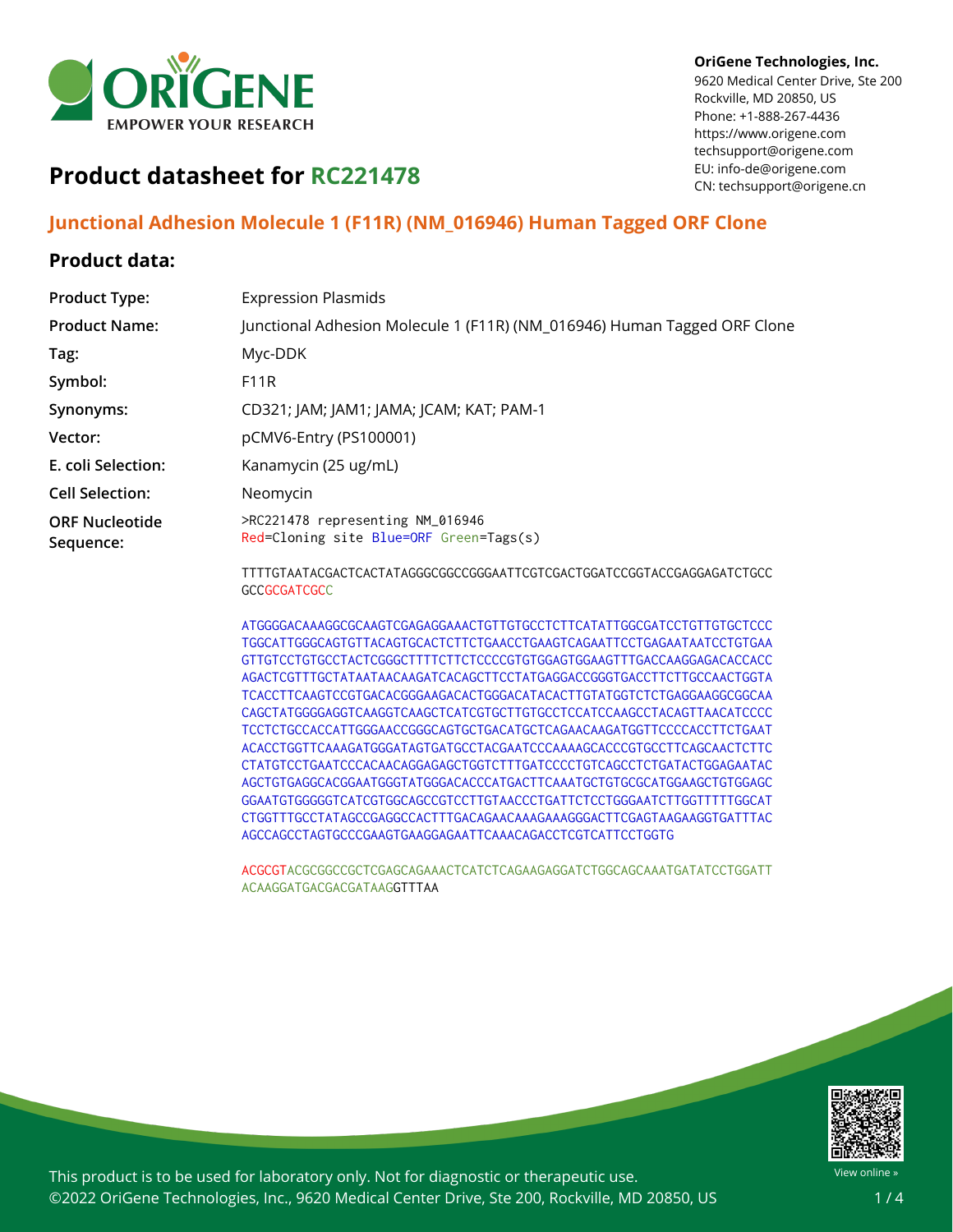



\* The last codon before the Stop codon of the ORF

#### **Plasmid Map:**



**ACCN:** NM\_016946

This product is to be used for laboratory only. Not for diagnostic or therapeutic use. ©2022 OriGene Technologies, Inc., 9620 Medical Center Drive, Ste 200, Rockville, MD 20850, US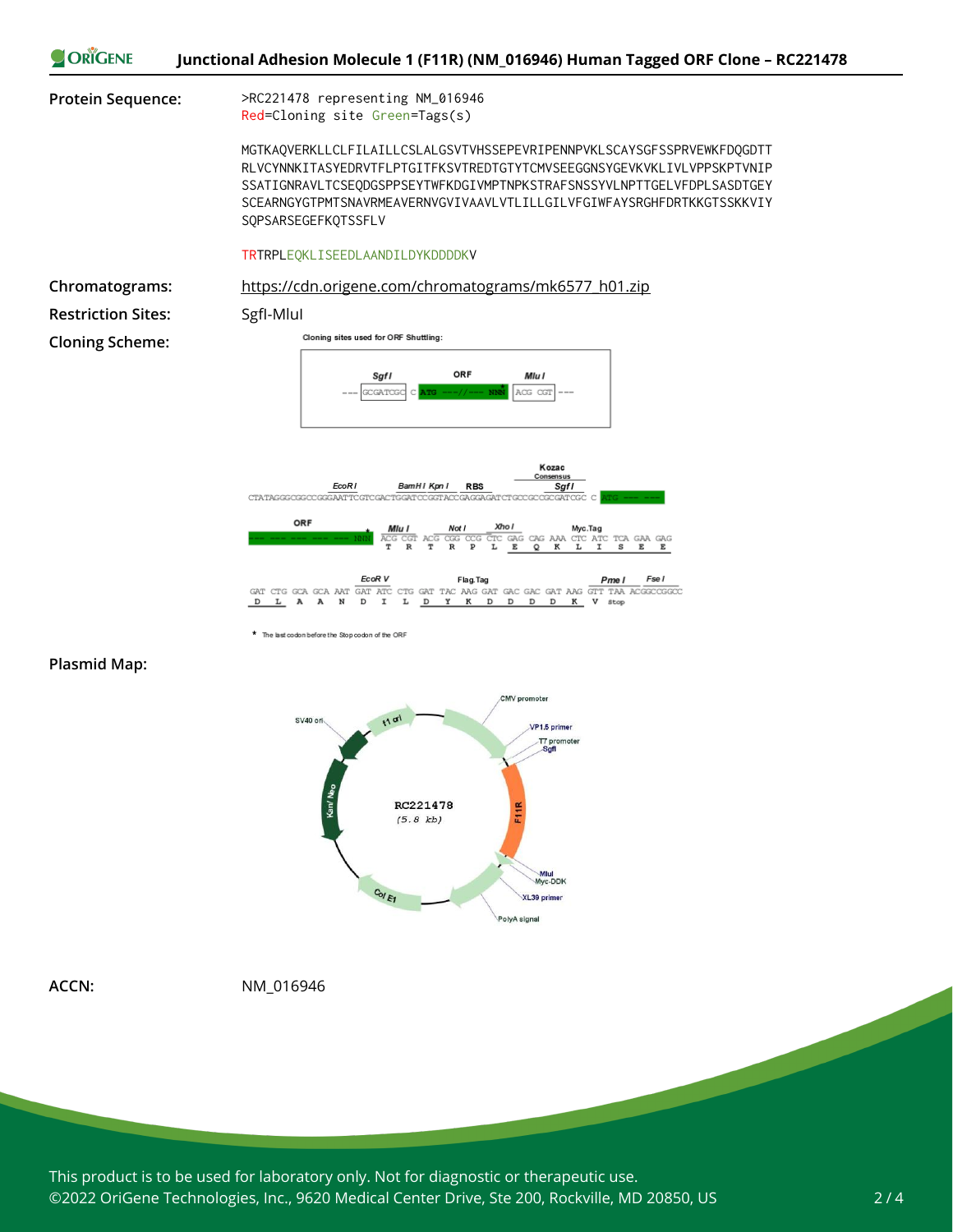| ORIGENE                       | Junctional Adhesion Molecule 1 (F11R) (NM_016946) Human Tagged ORF Clone - RC221478                                                                                                                                                                                                                                                                                                                                                                                                                                                         |
|-------------------------------|---------------------------------------------------------------------------------------------------------------------------------------------------------------------------------------------------------------------------------------------------------------------------------------------------------------------------------------------------------------------------------------------------------------------------------------------------------------------------------------------------------------------------------------------|
| <b>ORF Size:</b>              | 897 bp                                                                                                                                                                                                                                                                                                                                                                                                                                                                                                                                      |
| <b>OTI Disclaimer:</b>        | Due to the inherent nature of this plasmid, standard methods to replicate additional amounts<br>of DNA in E. coli are highly likely to result in mutations and/or rearrangements. Therefore,<br>OriGene does not guarantee the capability to replicate this plasmid DNA. Additional amounts<br>of DNA can be purchased from OriGene with batch-specific, full-sequence verification at a<br>reduced cost. Please contact our customer care team at custsupport@origene.com or by<br>calling 301.340.3188 option 3 for pricing and delivery. |
|                               | The molecular sequence of this clone aligns with the gene accession number as a point of<br>reference only. However, individual transcript sequences of the same gene can differ through<br>naturally occurring variations (e.g. polymorphisms), each with its own valid existence. This<br>clone is substantially in agreement with the reference, but a complete review of all prevailing<br>variants is recommended prior to use. More info                                                                                              |
| <b>OTI Annotation:</b>        | This clone was engineered to express the complete ORF with an expression tag. Expression<br>varies depending on the nature of the gene.                                                                                                                                                                                                                                                                                                                                                                                                     |
| Components:                   | The ORF clone is ion-exchange column purified and shipped in a 2D barcoded Matrix tube<br>containing 10ug of transfection-ready, dried plasmid DNA (reconstitute with 100 ul of water).                                                                                                                                                                                                                                                                                                                                                     |
| <b>Reconstitution Method:</b> | 1. Centrifuge at 5,000xg for 5min.<br>2. Carefully open the tube and add 100ul of sterile water to dissolve the DNA.<br>3. Close the tube and incubate for 10 minutes at room temperature.<br>4. Briefly vortex the tube and then do a quick spin (less than 5000xg) to concentrate the liquid<br>at the bottom.<br>5. Store the suspended plasmid at -20°C. The DNA is stable for at least one year from date of<br>shipping when stored at -20°C.                                                                                         |
| RefSeq:                       | NM 016946.6                                                                                                                                                                                                                                                                                                                                                                                                                                                                                                                                 |
| <b>RefSeq Size:</b>           | 3660 bp                                                                                                                                                                                                                                                                                                                                                                                                                                                                                                                                     |
| <b>RefSeq ORF:</b>            | 900 bp                                                                                                                                                                                                                                                                                                                                                                                                                                                                                                                                      |
| Locus ID:                     | 50848                                                                                                                                                                                                                                                                                                                                                                                                                                                                                                                                       |
| <b>UniProt ID:</b>            | Q9Y624                                                                                                                                                                                                                                                                                                                                                                                                                                                                                                                                      |
| <b>Cytogenetics:</b>          | 1q23.3                                                                                                                                                                                                                                                                                                                                                                                                                                                                                                                                      |
| Domains:                      | ig, IGv, IGc2, IG                                                                                                                                                                                                                                                                                                                                                                                                                                                                                                                           |
| <b>Protein Families:</b>      | Druggable Genome, Transmembrane                                                                                                                                                                                                                                                                                                                                                                                                                                                                                                             |
| <b>Protein Pathways:</b>      | Cell adhesion molecules (CAMs), Epithelial cell signaling in Helicobacter pylori infection,<br>Leukocyte transendothelial migration, Tight junction                                                                                                                                                                                                                                                                                                                                                                                         |
| MW:                           | 32.58 kDa                                                                                                                                                                                                                                                                                                                                                                                                                                                                                                                                   |

This product is to be used for laboratory only. Not for diagnostic or therapeutic use. ©2022 OriGene Technologies, Inc., 9620 Medical Center Drive, Ste 200, Rockville, MD 20850, US